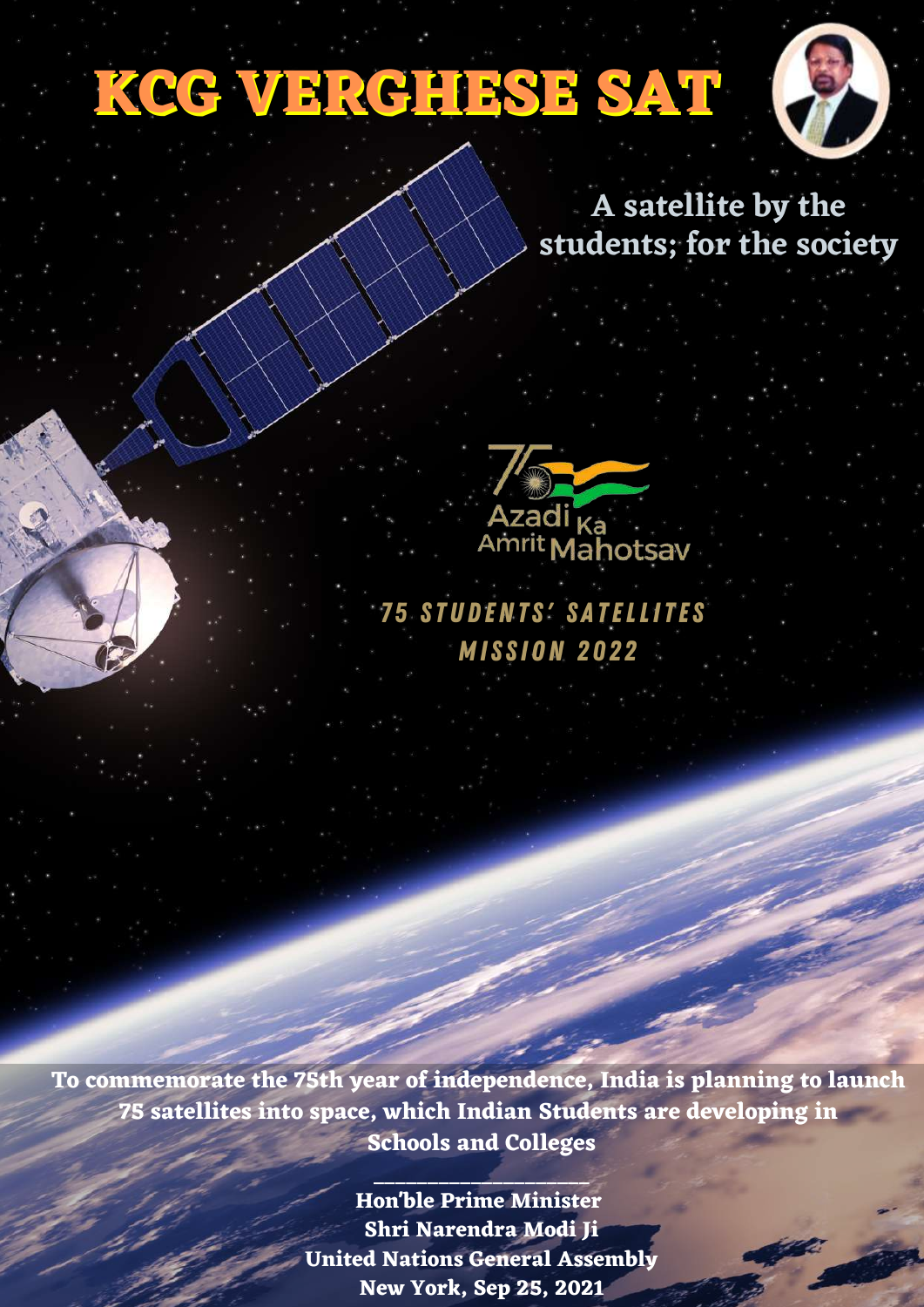### **For Space Dreamers!**

**Most awaited day has arrived to join Hindustan Group of Institutions (HGI) to realize your space dream. HGI has recently signed an MoU with ITCA (Indian technology Congress Association) and TSC in collaboration with ISRO for launching the Nano Satellite into the space as a part of Students' Satellite Mission 2022. HGI aims at turning this mission as "KCG VERGHESE SAT: A satellite by the students; for the society".**

**As a part of success path into a new Space Era 4.0,**

- **HGI is engaged in design, development, test & launch of nanosatellite in collaboration with ISRO / ITCA**
- **The program includes the expert lectures by renowned scientists**
- **Selected students will get the benefits of Internship & Hands on training related to satellite technology.**

### **About HGI**



INSTITUTE OF TECHNOLOGY & SCIENCE





**This program is a tribute to our Visionary Founder Late Dr. KCG Verghese, who was passionate on venturing into the space and excel in aviation industry.**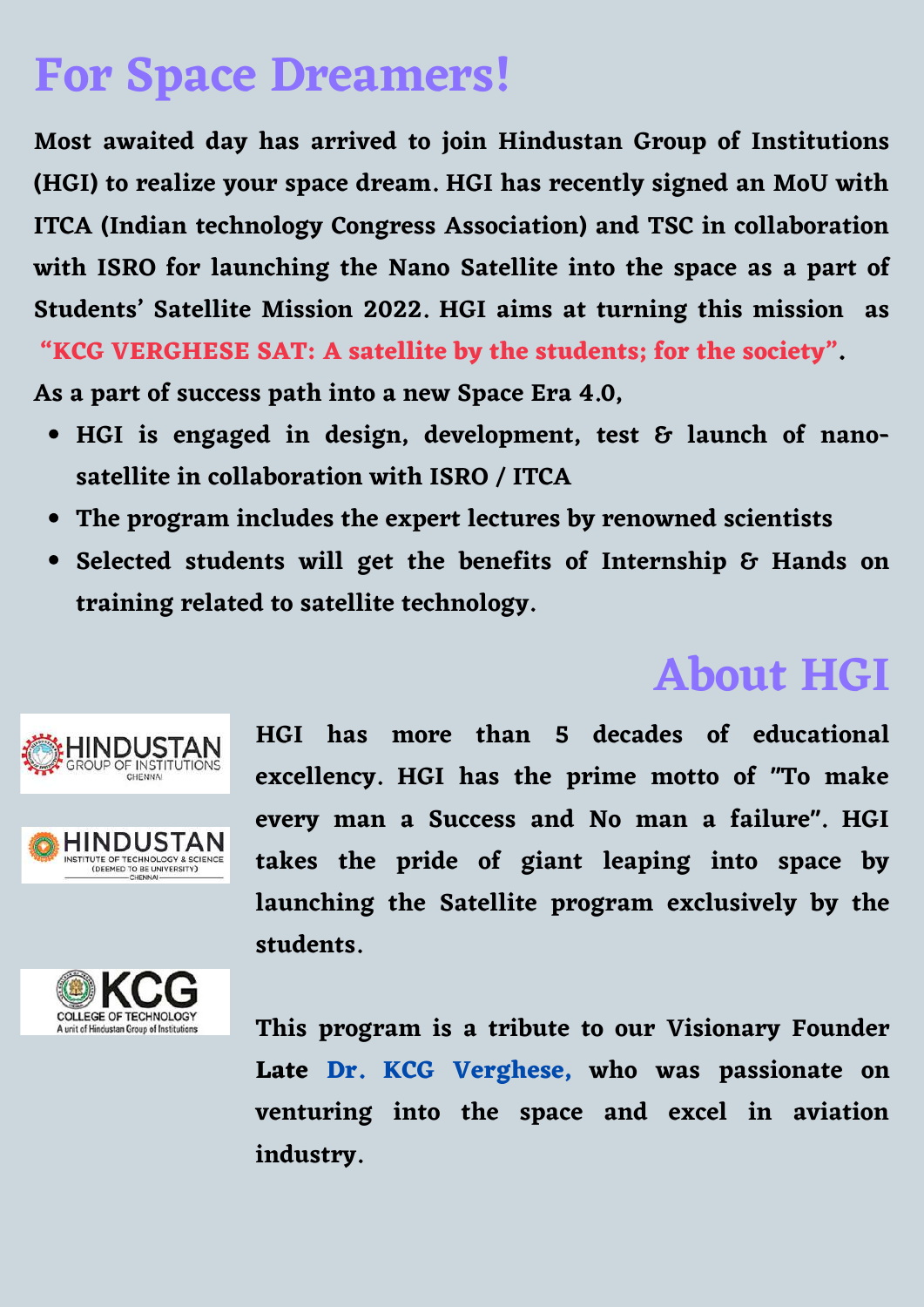## **Mission Objectives**

- **Design & Development of Nano Satellite**
- **Demonstrating Inter-satellite communication as constellation in Lower Earth Orbit (LEO)**
- **Establishment & Validation of Satellite Ground Control Station (GCS)**
- **Real time satellite tracking**
- **Communication payload, monitoring for IoT platform**
- **Satellite data collection for societal benifits**

#### **Salient Features of KCG Verghese SAT**

**1 U Nano Satellite (1.6 kg)**

**CubeSat (10\*10\*10 cm)**

**Orbiting at 500 km for 2 years**

**HITS NANO SATELLITE CENTRE**

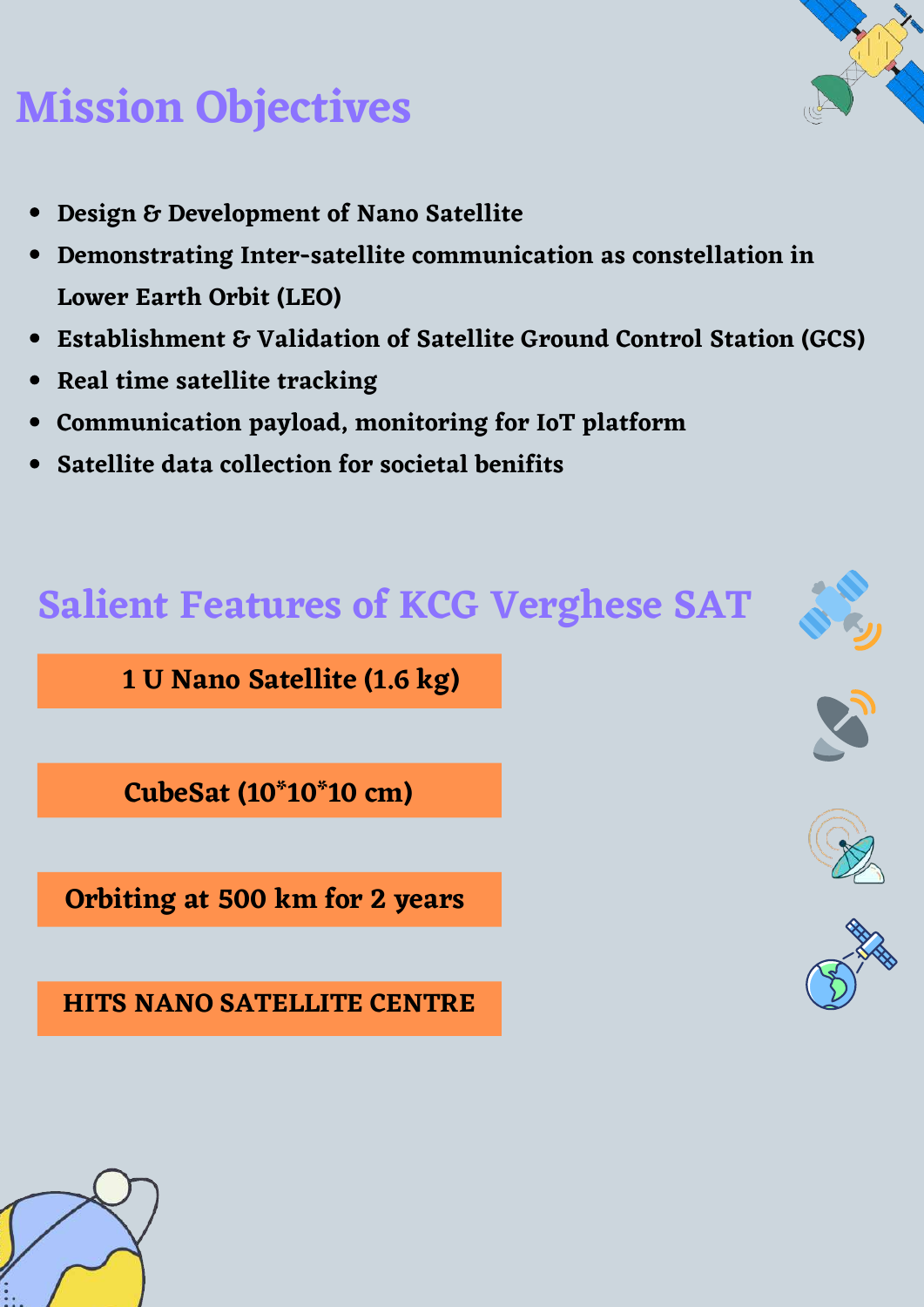### **Student Outcomes**



- **Internship/ project work at Space Tech Industries**
- **Honors Program in Satellite Technology / Satellite Communication with 12 additional credits - each course with 3 credits (2 courses per semester) being taught by veteran scientists from ISRO, DRDO and other R&D organizations**
- **Involvement in the ground station establishment**
- **Satellite monitoring and application development**
- **Design and Development of CAN/ Nano Satellite & IoT based Satellite Payloads**
- **Leadership assistance, students' project ideas and knowledge repository on student satellites through Publications, Patents and IPRs in the areas of Nano Satellites/De-Orbiting Mechanisms/Ground Stations etc.**
- **Support for World CanSat/Rocketry Championships (WCRC)/ Continental/ National/ Regional Workshops/ Seminars/ Competitions in India/ Abroad**

#### **Honors Courses**

#### **AERO/AEROSPACE/MECHANICAL/MECHATRONICS STREAM**

- **Basics of Satellite Technology and its applications 1.**
- **Structure, Thermal & Mechanisms of Satellites 2.**
- **Orbital Optimization\* 3.**
- **CUBESAT simulation 4.**
- **Micro Propulsion Systems 5.**
- **NanoSat System Design 6.**
- **Assembly, Integration & Testing 7.**

#### **CSE/ECE/EEE/IT STREAM**

- **Basics of Satellite Technology and its applications 1.**
- **Determination & Control Systems (ADCS)\* 2.**
- **Onboard Computers (OBC)\* 3.**
- **Satellite Power Systems 4.**
- **Telemetry & Telecommand 5.**
- **Antenna Design & Simulation\* 6.**
- **Assembly Integration & Testing 7.**

**\*integrated with MATLAB**